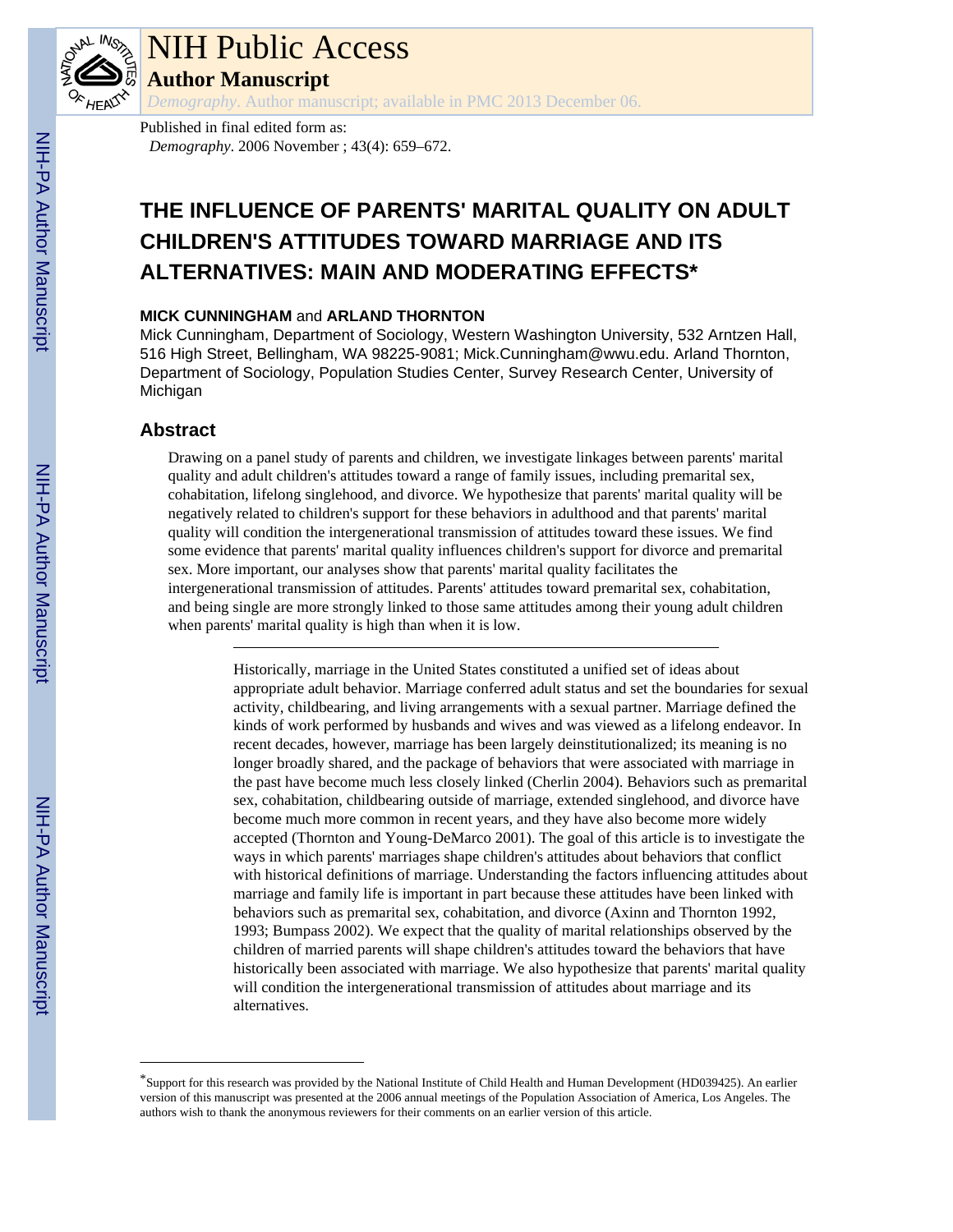Research has demonstrated wide-ranging consequences of marital quality for physical and mental health (Waite 1995; Wickrama et al. 1997). In this study, we extend the research on the consequences of marital quality by investigating its implications for family attitudes as well as patterns of intergenerational continuity in family attitudes. Researchers have documented declines in the quality of marital relationships in the United States over the past several decades (Rogers and Amato 1997; Umberson et al. 2005). It seems likely that declining marital quality may have implications for children's attitudes toward marriage and related behaviors. If children observe increasingly unhappy marriages among their parents, declining marital quality over time may contribute to higher levels of support for marriage alternatives. In addition, when parents' marital quality is high, parent-child attitude similarity may be enhanced. This could occur if the quality of parents' marriages is an indicator of the likelihood that children wish to emulate their parents. We hypothesize that children will be more likely to adopt attitudes that are similar to those of their parents when their parents' marriages are of relatively high quality. To the extent that parents' marital quality has been declining over time, this segment of our investigation implies that changes in the quality of marital relationships may also contribute to attenuation in parent-child attitude correspondence.

To carry out our analysis, we rely on data from a 31-year panel study of parents and children. We examine the influences of parents' marital quality on adult children's attitudes toward premarital sex, cohabitation, divorce, and being single compared with being married. Several aspects of our data make the analyses particularly powerful. Not only are we able to draw on data gathered independently from parents and children, we are also able to examine the relationship between parents' marital quality and a range of marriage-related attitudes among the parents' young adult children. Further, we analyze reports of parents' marital quality provided separately by both mothers and children, allowing us to gauge the extent to which the association between parents' marital quality and children's family attitudes differs depending on whether it is based on the parent's or the child's assessment of the parents' marital quality.

## **THEORETICAL BACKGROUND AND HYPOTHESES**

Family historians have documented that for hundreds and perhaps thousands of years, marriage constituted the primary marker of adult status and was the central institution structuring family life (Gillis 1985; Laslett 1984/1965; Macfarlane 1986). In the northwestern European societies that shaped many of the laws and practices characterizing marriage in the contemporary United States, marriage organized production and reproduction (Hanawalt 1986; Thornton, Axinn, and Xie forthcoming). Prior to marriage, young unmarried adults usually lived either with their parents or in other family households, and entry into marriage offered the only acceptable route to the formation of an independent household (Gillis 1985). Marriage was extremely difficult to dissolve and served as the only legitimating context for sexual relationships and childbearing.

Historically, marriage consisted of a relatively unified set of ideas about appropriate living arrangements, sexual relationships, and the privileged status of married people relative to those who were not married. In recent times, however, marriage has been largely deinstitutionalized and no longer carries the widely shared set of meanings that it did in the past (Axinn and Thornton 2000; Cherlin 2004). Many behaviors that were part of the marriage package in the past have been decoupled from contemporary marriage, such that marriage no longer serves as the legitimizing context for adult status, sexual or residential relationships, or childbearing. Further, many people no longer view marriage as lifelong.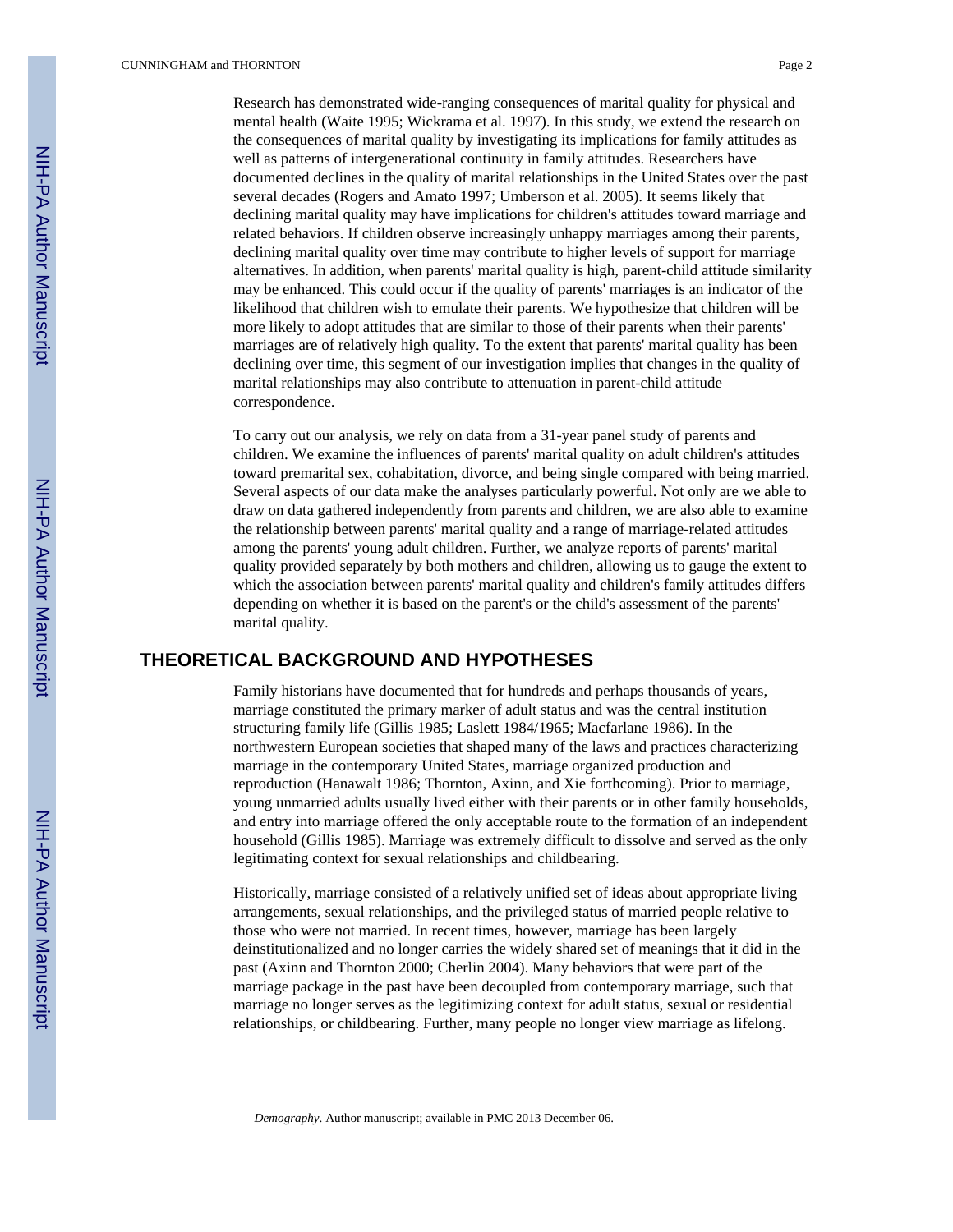Our research investigates the relationship between the quality of parents' marriages and young adult children's attitudes toward this set of ideas that have been associated with marriage historically. Although we do not analyze attitudes toward every facet of marriage in this study, we examine a substantial number of the elements that represent contemporary departures from historical ideas about marriage. These elements include attitudes about sex before marriage, the benefits of marriage compared with being single, living with a partner outside of marriage, and divorce.

### **Intergenerational Influences of Marital Quality on Marriage Attitudes**

The causes and consequences of marital quality have been extensively studied by social scientific researchers interested in family dynamics (Amato and Booth 1991a, 1991b, 1995; Amato and Rogers 1997; Rogers and Amato 1997, 2000; VanLaningham, Johnson, and Amato 2001; Waite and Gallagher 2000). Relatively little research, however, has addressed the intergenerational influences of marital quality on marriage-related attitudes.

Whether married or not, individuals are likely to observe the marriages of others, consciously or unconsciously assessing the meaning and desirability of marriage. Although marriages might be observed among peers and siblings or in media representations, children and adolescents are likely to spend large amounts of time observing their parents' marriages. Because of the proximity and intensity of children's observations of their parents' marriages while growing up, it seems particularly likely that children's attitudes about marriage and its alternatives will be shaped by these early impressions. As a result, children's marriagerelated attitudes are expected to be influenced by the extent to which parents' relationships provide primarily positive or negative images of marriage. Our first hypothesis, then, is that parents' marital quality will be negatively associated with children's support for premarital sex, cohabitation, being single, and divorce.

We recognize that children's family-related attitudes might exert reciprocal influences on parents' marital quality, but we make the assumption that the primary direction of influence runs from parents' marital quality to children's attitudes. We base this assumption on the premise that parents' marriages are likely to be shaped by a range of personal, interactional, and contextual characteristics over long periods and that the causal influence of children's attitudes toward family issues is likely to play a relatively small role in the parents' overall relationship quality. The most direct evidence for our first hypothesis comes from a study by Amato and Booth (1991a). Although their findings were based on retrospective reporting of parents' marital quality, they found that individuals who recalled their parents' marriages as having been unhappy were more supportive of divorce (Amato and Booth 1991a).

Our second hypothesis shifts the focus from direct influences of parents' marital quality on children's marriage-related attitudes to the idea that parents' marital quality may be a factor that affects the extent to which parents' attitudes are shared by their young adult children. Our analysis of the influence of parents' marital quality in affecting the transmission of attitudes across generations begins with the observation that there is a substantial amount of research linking parents' and children's family-related attitudes (Axinn and Thornton 1996; Kapinus 2004; Moen, Erickson, and Dempster-McClain 1995). Children may adopt attitudes similar to their parents as a result of passive internalization (Campbell 1969), or parents may take a more active role by using support or control to encourage their children's adoption of similar attitudes (Gecas and Seff 1990; Peterson and Rollins 1987). It is also possible that parents and children hold similar attitudes as a result of shared social position (Glass, Bengtson, and Dunham 1986). We argue that this intergenerational attitude similarity is likely to be conditioned by parents' marital quality.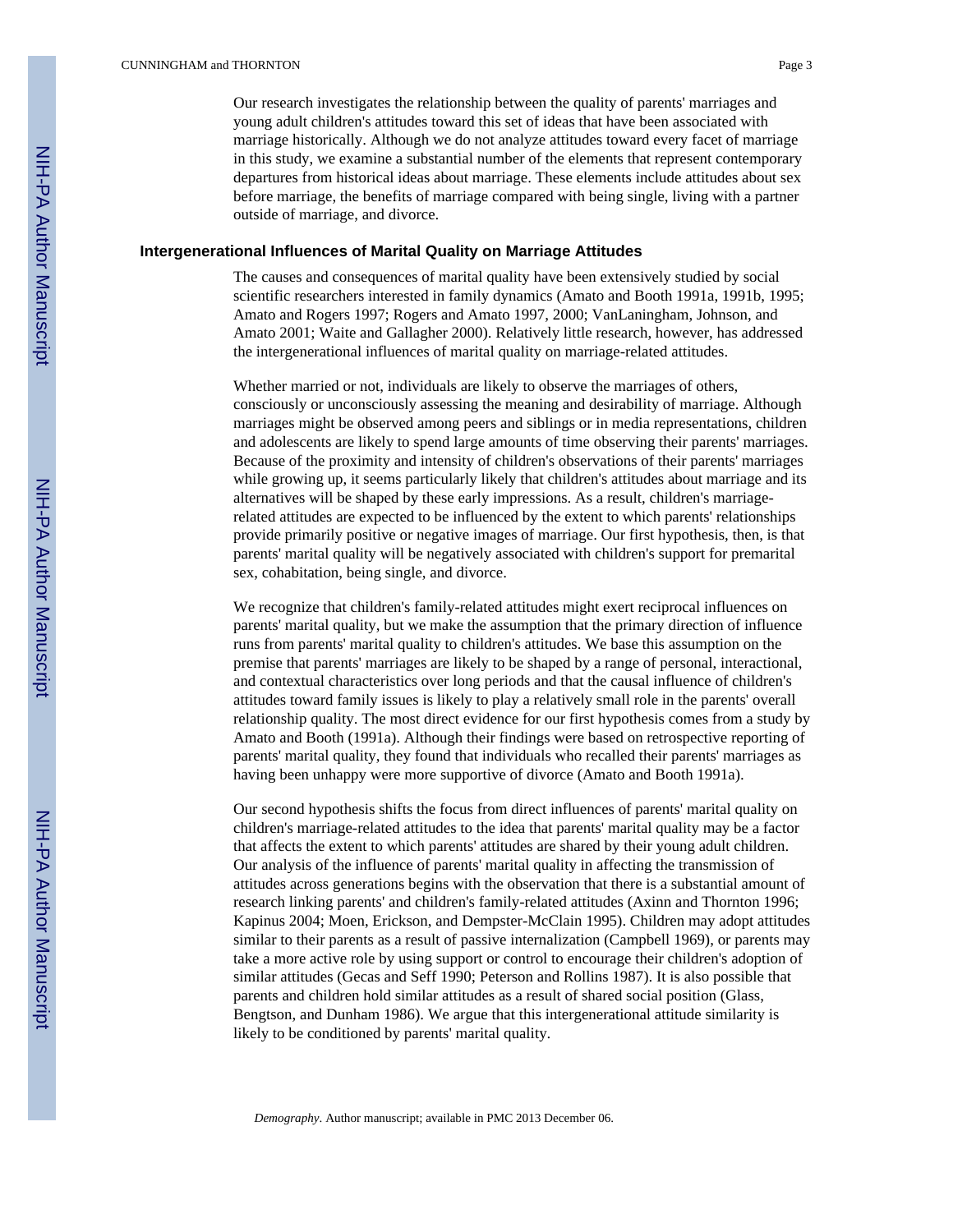We hypothesize specifically that parents' attitudes will be most strongly linked with children's attitudes when the quality of the parents' marriage is high. We are not aware of any existing research that has investigated the influence of interactions between parents' marital quality and parents' attitudes in affecting children's attitudes. Previous research on attitudes toward premarital sex, however, has suggested that parent-child attitude similarity is greatest when parents and children have high-quality relationships (Moore, Peterson, and Furstenberg 1986; Weinstein and Thornton 1989). Weinstein and Thornton (1989:574) argued that "maternal attitudes are the fundamental determinant of children's attitudes and behavior, with mother-child relations playing a secondary, facilitative role." We hypothesize that mother-father relations may play a similar "facilitative" role in the transmission of attitudes, leading children to be more likely to emulate parents' marriage-related attitudes when the marriages the children have observed appear satisfying to those who are involved in them. Indeed, it seems possible that parent-child attitude similarity in domains other than marriage would be conditioned by parents' marital quality as well, but our hypothesis seems most plausible in the case of marriage-related attitudes.

Each of the hypotheses presented to this point assumes that parents' marital quality can be reliably measured regardless of whether a parent or a child is evaluating the quality of the parents' relationship. In the case of troubled marriages that are highly adversarial, such an assumption may be warranted. However, the assessment of personal relationships is likely to be subjective and possibly variable according to the perspective of the relationship evaluator. For our purposes, parents and children may not share similar perceptions of the quality of the parents' marital relationship. For this reason, we assess each of our hypotheses by using reports of the parents' marital quality from roughly the same point in time, but provided separately by parents and children. We speculate that children's reports of parents' marital quality will be more strongly related to children's attitudes than will parents' reports of parents' marital quality, primarily because they are likely to be more salient to the child.

In summary, these analyses will facilitate several important contributions to our understanding of the forces shaping attitudes toward marriage and its alternatives. First, we suggest that the quality of parents' marital relationships will exert main effects on children's attitudes toward premarital sex, cohabitation, lifelong singlehood, and divorce. Second, we hypothesize that parents' marital quality will moderate the transmission of these attitudes from parents to children. Finally, we investigate the influences of parents' and children's assessments of parents' marital quality, in an effort to ascertain whether the hypothesized relationships between parents' marital quality and children's attitudes differ depending on who is rating parents' marital quality.

## **DATA**

Data for this study are drawn from the Intergenerational Panel Study of Parents and Children (IPSPC), a study of mothers and children spanning the 31 years between 1962 and 1993. The focal children in the study were born in July 1961 and are the offspring of a group of mothers selected from a probability sample of birth records for first-, second-, and fourthborn white children in the Detroit metropolitan area. The children from this initial sample were interviewed at age 18 (in 1980). Response rates for the initial interview of mothers were extremely high (92%), and 87% of the original families participated in the study in 1980. Information about the parents was obtained in six interviews with the mothers between 1962, just after the children were born, and 1980, when the children were 18 years old.

The sample is racially homogeneous, and it is possible that the processes we are investigating operate differently for nonwhites. The original sample was also regionally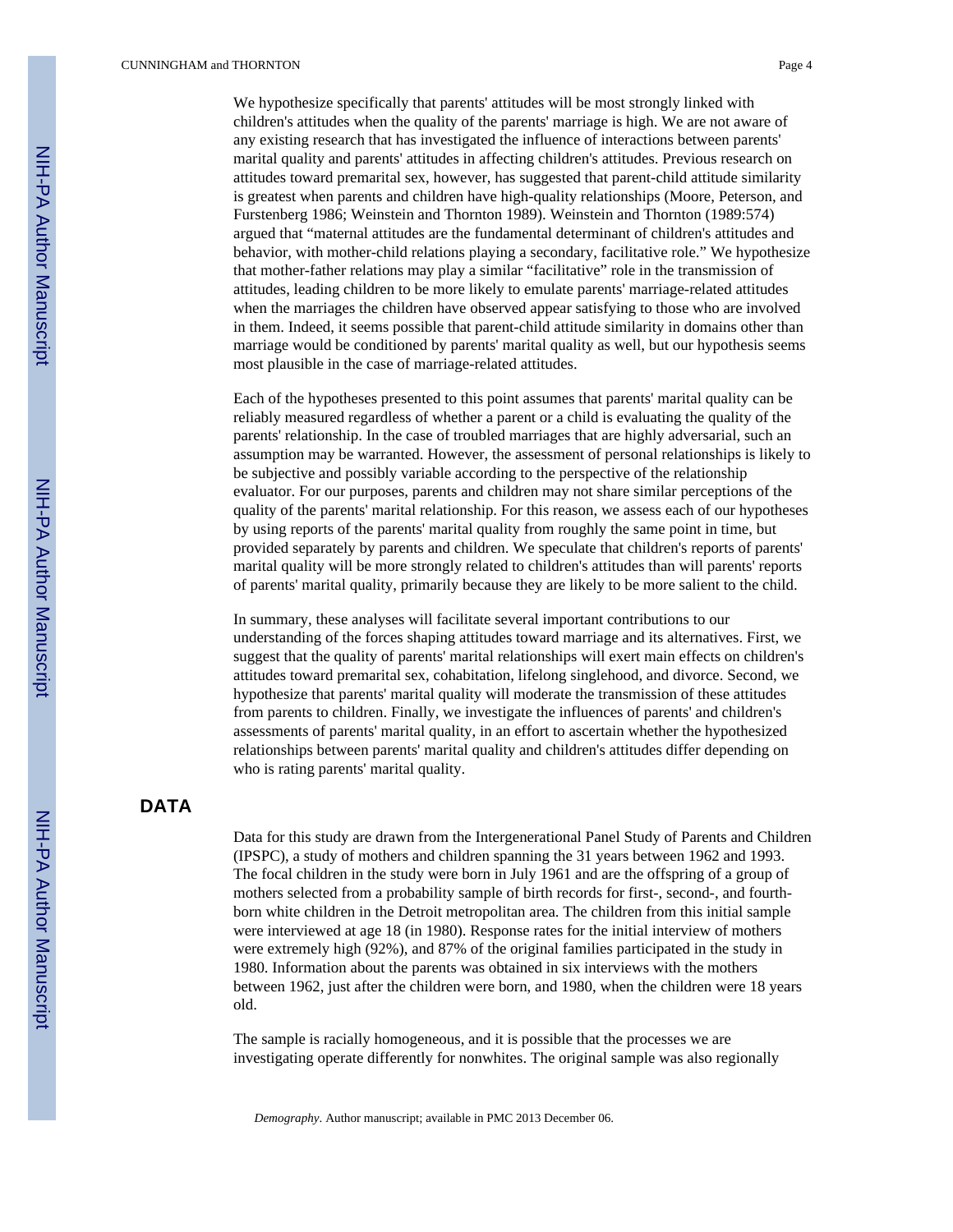based in the Detroit metropolitan area. However, a substantial fraction of respondents moved outside of the Detroit area and the state of Michigan. Despite these limitations, the comprehensive information gathered about marriage-related attitudes and marital quality from both parents and children makes the IPSPC uniquely suited to address our research questions.

The analysis includes the 755 mother-child pairs among whom the mother was married in 1980. Only those children whose biological parents were living together in 1980 answered questions about their parents' marriages, so the children of mothers who divorced and remarried between 1962 and 1980 did not assess the quality of the marriages between their mothers and the mothers' new husbands. These children, however, did answer questions about their attitudes toward marriage and marriage alternatives. As a result, our sample is marginally smaller  $(n = 679)$  for the analyses in which children's reports of parents' marital quality are an independent variable.

### **Measures**

Our measures of attitudes tap views about premarital sex, cohabitation, divorce, and the benefits of marriage compared with remaining single (see Appendix A for text). They are measured among both the mothers and children in 1980. The children were 18 years old at that time, and the ages of the mothers varied. Indices capturing attitudes toward cohabitation, premarital sex, and singlehood are each composed of two items. Only one item is used to capture attitudes toward divorce. For each family dimension we create an averaged index after coding each of the items so that a high score represents greater support for cohabitation, premarital sex, divorce, or singlehood compared with marriage. The items that use multiple indicators have acceptable measurement properties. Among the mothers, Cronbach's alpha coefficients are .82 for cohabitation, .83 for premarital sex, and .56 for the benefits of being single compared with being married. Among the children, Cronbach's alpha coefficients are .82 for the cohabitation measures, .81 for the premarital sex measures, and .60 for the items comparing singlehood with marriage. Because of the lower reliability of the measures comparing singlehood with marriage, we also analyze each of the index's constituent items separately.

Mothers' reports of marital quality are measured with a set of five survey questions administered in 1980 (see Appendix B for text). The items are averaged into an index in which a high score indicates better marital quality. Cronbach's alpha for this measure is .83. Children's reports of parents' marital quality are assessed with two items (see Appendix B for text) and averaged into an index. Cronbach's alpha for this measure is .72.

We control for a range of parental characteristics that might be associated with parents' marital quality and mother's and children's attitudes. These items include an average of the mother's and father's education in years, the mother's religious affiliation (with dummy variables for Catholics, Fundamentalist Protestants, and those with some other religious affiliation), the mother's frequency of attendance at religious services in 1980, the mother's age at marriage assessed in 1962, whether the mother was pregnant prior to her marriage to her spouse in 1962, whether the mother divorced and remarried between 1962 and 1980, and the gender of the focal child.

## **PLAN OF ANALYSIS**

Our multivariate analysis begins with an examination of the influence of parents' marital quality on children's attitudes. We identify main effects of parents' marital quality on each of the four indicators of the children's attitudes at age 18 by using reports of parents' marital quality assessed independently by mothers and children in 1980. As stated previously,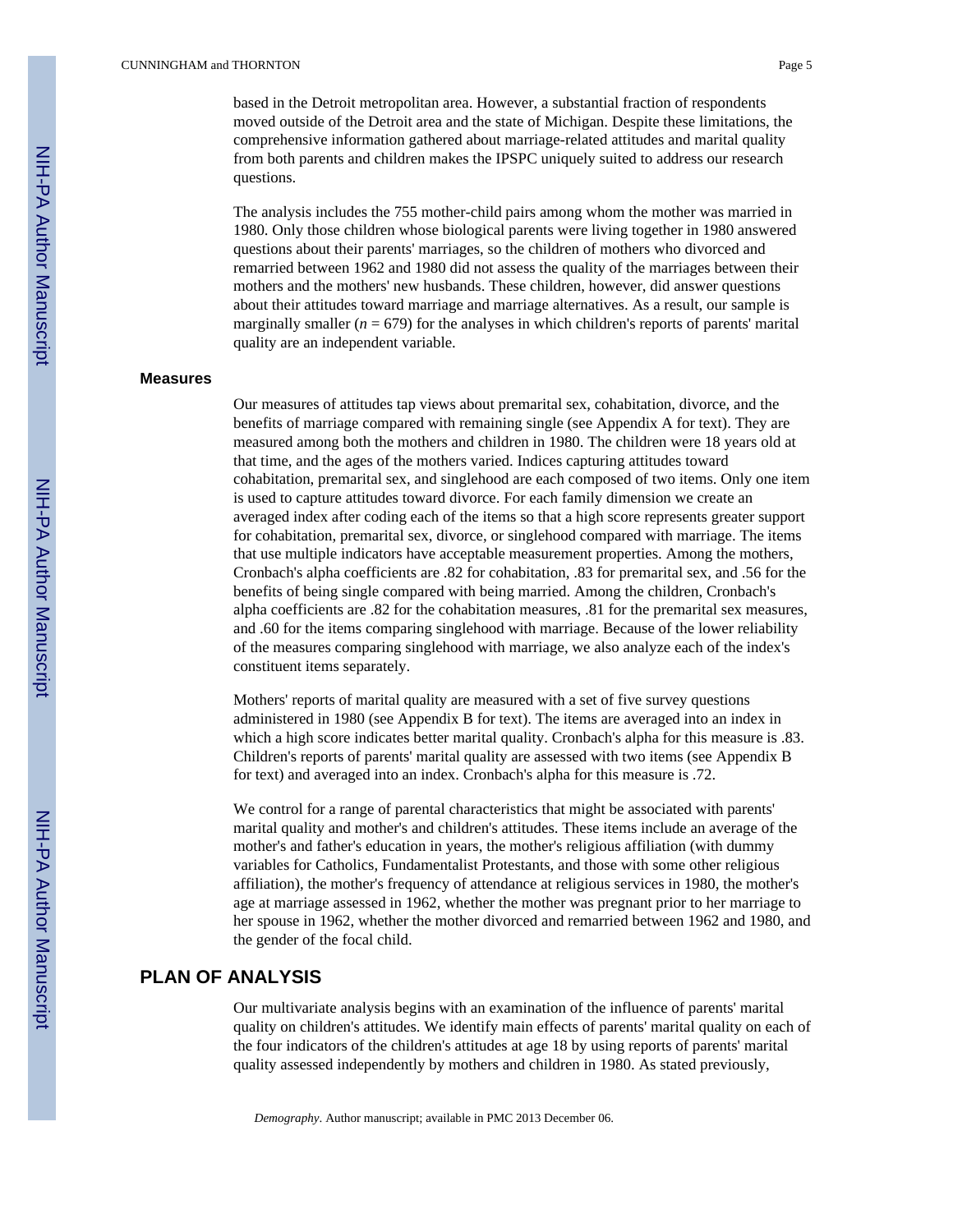although we recognize the possibility that children's attitudes exert causal influences on parents' relationship quality, we argue that the primary causal pathway operates from parents' marital quality to children's attitudes. All analyses include controls for parental education, maternal religious affiliation and attendance, mother's age at marriage, premarital pregnancy, and the gender of the child. The models based on the mother's report of her marital quality also include a control for whether she divorced and remarried between the child's birth and 1980. We do not present or discuss parameter estimates for the control variables, although those results are available on request. Finally, each model controls for the mother's attitude toward the issue in question in 1980. We analyze the data by using ordinary least squares (OLS) regression because all of the outcomes, with the exception of divorce attitudes, have at least 10 possible response categories. We also conduct several supplementary analyses using ordinal logistic regression (OLR), and those results are discussed below.

After examining the main effects of parents' marital quality on adult children's marriagerelated attitudes at age 18, we consider the extent to which parents' marital quality moderates the relationship between mothers' and children's attitudes. To accomplish this part of the analysis, we create two sets of cross-product terms. The first multiplies scores on each of the mother's attitudes (measured in 1980) by the mother's report of her marital quality, and the second multiplies the mother's attitude score by the child's report of the parents' marital quality. We then add these interaction terms to the equations predicting the four attitudinal outcomes. The equation for each outcome is estimated twice, once with an interaction term based on the mother's report of her marital quality and once with an interaction term based on the child's report of the parents' marital quality. Measures of marital quality and attitudes are standardized with a mean of 0 and a standard deviation of 1 in all models in order to reduce collinearity among the interaction terms (Aiken and West 1991).

## **RESULTS**

Descriptive statistics for all variables are presented in Table 1 in their unstandardized form. Note that these statistics are provided based on the largest sample size for which they are analyzed.

We begin with an examination of the relationship between parents' marital quality and adult children's attitudes. Our first hypothesis postulates that parents' marital quality will be negatively associated with children's support for singlehood compared with marriage, divorce, cohabitation, and premarital sex. Table 2 presents results from a set of equations in which children's attitudes at age 18 are regressed on measures of parents' marital quality. The columns labeled "1" assess the influence of mothers' reports of parents' marital quality on children's attitudes, and the columns labeled "2" provide similar estimates based on the children's reports of the parents' marital quality. The models control for the variables outlined in the previous section. The correlation between mothers' and children's reports of parents' marital quality in 1980 is .52 and is highly significant (not shown). Despite this relatively high correlation, however, the influences of parents' marital quality on children's attitudes differ across the two sets of equations.

Table 2 shows that when mothers' reports of marital quality are used to predict children's marriage-related attitudes, the first hypothesis is not supported. The results from the "1" columns in Table 2 demonstrate that mothers' reports of the quality of their marriages are not related to children's attitudes at age 18. There is some support for our first hypothesis, however, when children's reports of parents' marital quality are used to predict children's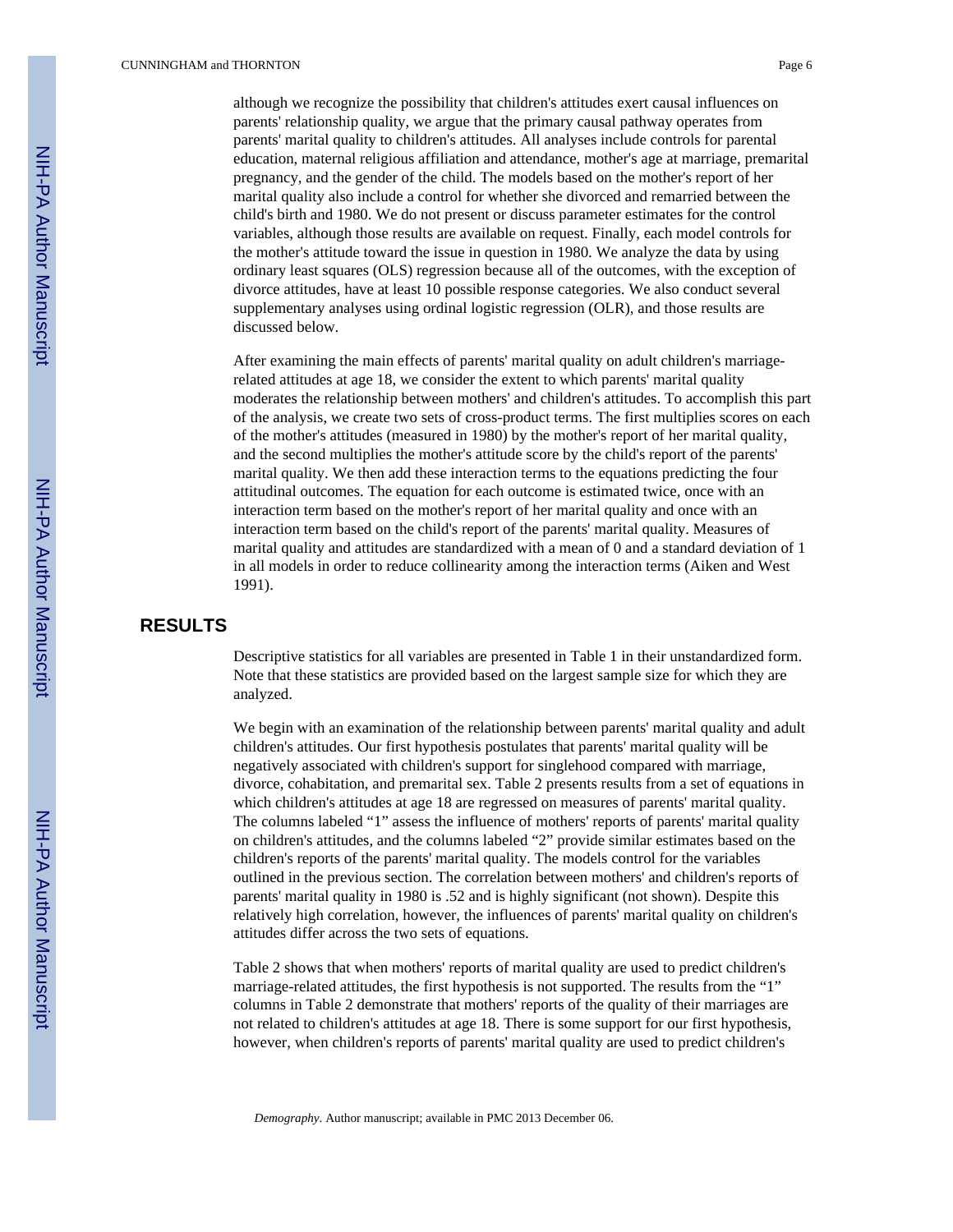Several methodological issues and substantive insights are raised by the results in Table 2. In terms of methodological questions, we note that the differences in the findings for mothers' and children's reports of marital quality are not due to sample differences—the null findings for the influence of mothers' reports are the same when the sample is restricted to those included in the sample when children's reports are used (not shown). We also conducted analyses of the divorce item and the component items of the index comparing lifelong singlehood with marriage using ordinal logistic regression (not shown). The substantive conclusions were identical with OLS and OLR in all cases. The influence of parents' marital quality on children's attitudes toward being single was not statistically significant using either regression technique. When the influence of children's reports of parents' marital quality was analyzed, the estimated coefficients for the items when the two items were analyzed separately using OLR were very similar to those generated when the items were analyzed jointly using OLS.

There are several substantive implications of the findings in Table 2. First, although mothers' and children's reports of parents' marital quality are highly associated, they are far from perfectly correlated. The results suggest that observed differences in the perception of parents' relationship quality are not trivial. In terms of its influence on children's attitudes, marital quality lies "in the eye of the beholder." Although mothers' assessments of the quality of their relationships with their husbands are not strongly related to children's attitudes, children's assessments of those relationships are significantly associated with children's attitudes toward divorce and premarital sex, and all coefficients but one are in the expected direction. Second, readers may wonder whether potential influences of parents' marital quality on children's attitudes are transmitted by the mothers' attitudes, a hypothesis that would suggest the total effects of parents' marital quality on children's attitudes are greater than those presented in Table 2. Supplementary analyses, however, show that effects of parents' marital quality are similar even when measures of the mothers' attitudes are excluded from the equations (not shown). This suggests that parents' attitudes do not mediate the influence of parents' marital quality on children's marriage-related attitudes. Third, although not presented in the table, the results from the column "1" equations suggest that the children of parents who divorced and remarried between the child's birth and age 18 are significantly more supportive of divorce, cohabitation, and premarital sex. This provides additional indirect evidence that children who experience their parents' low-quality marriages are likely to be more supportive of marriage alternatives. Having considered the main effects of parents' marital quality in Table 2, we now turn to an analysis of the moderating influences of parents' marital quality. The models in Table 3 are designed to test our second hypothesis, which posits that parents' relationship quality will condition the association between mothers' attitudes and children's attitudes. The equations in Table 3 add a term capturing the interaction of parents' marital quality and the mother's attitude to the equations in Table 2. As in Table 2, the columns in Table 3 labeled "1" designate equations based on variables tapping the mothers' reports of marital quality, and the columns labeled "2" designate models based on children's reports of parents' marital quality.

Like Table 2, Table 3 shows that there are strong positive associations between mothers' and children's attitudes across all domains. More important, when mothers' reports of marital quality are considered, we find evidence supporting our hypothesis about the moderating influence of parents' marital quality in transmitting marriage-related attitudes from parents to children. In the "1" columns of Table 3, all the coefficients for the interaction term are in the expected positive direction. The coefficients for marriage compared with being single, cohabitation, and premarital sex are statistically significant. These findings imply that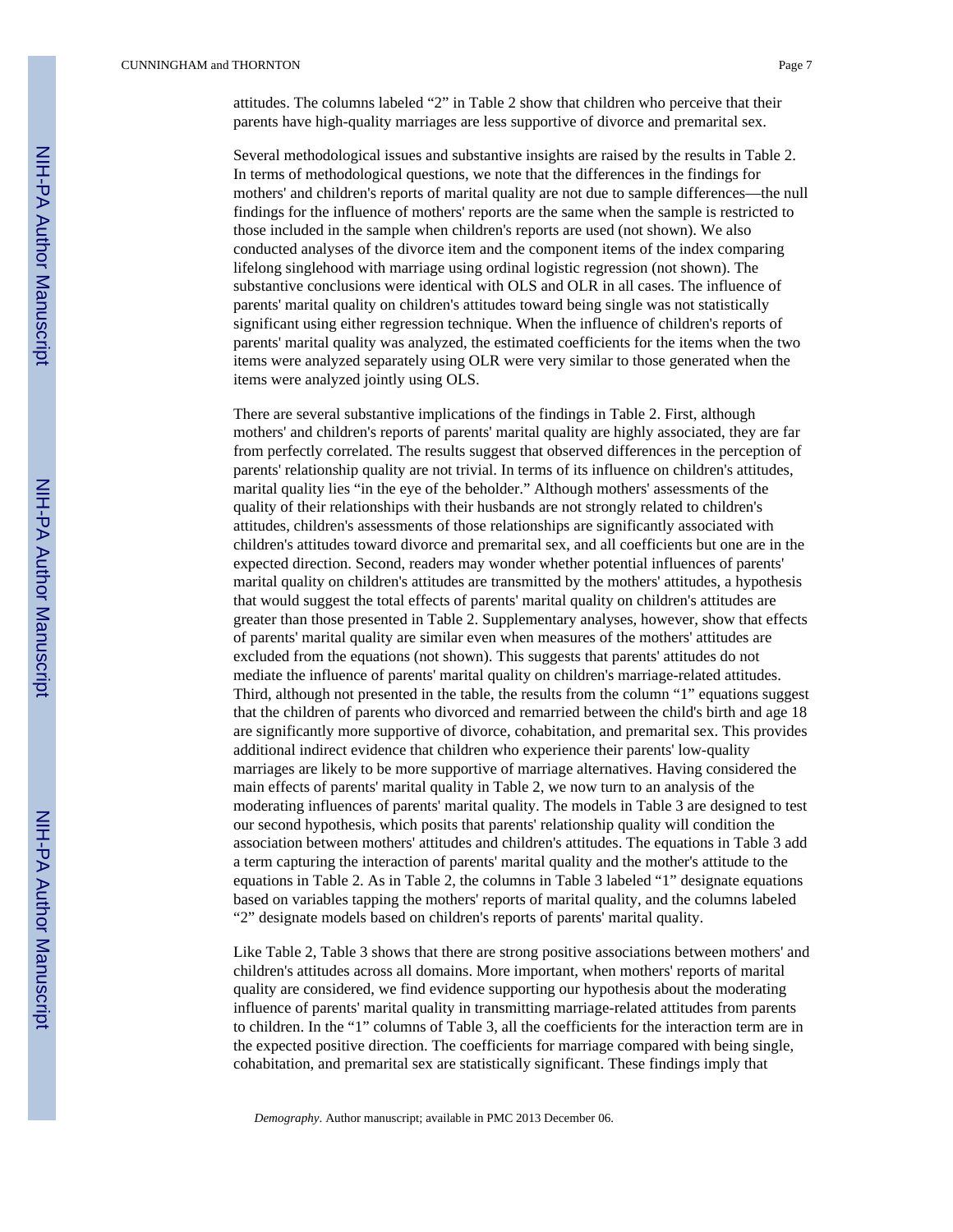#### CUNNINGHAM and THORNTON Page 8

parents' marital quality facilitates the intergenerational transmission of family-related attitudes. The key interaction terms in Table 3 demonstrate that the influence of mothers' attitudes on children's attitudes is greatest when parents' marital quality is high and is smaller when parents' marital quality is low. We find somewhat less support for this pattern when children's reports of parents' marital quality are used. In the "2" columns of Table 3, interaction terms are statistically significant only for attitudes toward singlehood and premarital sex.

We also examine models using OLR for the divorce item and the components of the index comparing being single with marriage. As in Table 2, the results for divorce are identical for OLS and OLR. The results from OLR equations examining attitudes toward lifelong singlehood are similar to the findings presented in Table 3, with two exceptions. First, when mothers' reports of parents' marital quality are used, the interaction between marital quality and mothers' attitudes attains statistical significance only in the equation for the item asserting that it is better to marry than to remain single. Second, when children's reports of parents' marital quality are analyzed, the interaction terms in each of the equations falls just shy of statistical significance when the two items are analyzed separately (not shown). Overall the observed inconsistencies are minor and do not suggest serious qualification of the results presented in Table 3.

To illustrate the facilitative role of parents' marital quality in transmitting parents' marriagerelated attitudes to children, we present in Table 4 estimates of the predicted magnitude of the relationship between mothers' attitudes and children's attitudes for each outcome for two levels of parents' marital quality. We define low marital quality in Table 4 as being one standard deviation below the mean marital quality score, and high marital quality as being one standard deviation above the mean marital quality score. Because our measures of marital quality are standardized to have a mean of 0 and a standard deviation of 1, we can calculate the predicted regression slope between mothers' and children's attitudes by a straightforward transformation of the coefficients in Table 3. Specifically, to calculate the slope coefficient for a low-quality marriage, we begin with the coefficient estimating the relationship between mothers' and children's attitudes and then subtract the value for the interaction between mothers' attitudes and parents' marital quality. For instance, if we consider the relationship between mothers' and children's views comparing singlehood with marriage, we start with a value of .13. We can estimate the value of this coefficient for lowquality marriages by subtracting .08 from .13 to give us the value of .05 in the first row and first column of Table 4. Similarly, if we add .08 to .13, we estimate that the predicted influence of mothers' attitudes on children's attitudes in high-quality marriages (based on mothers' reports) is .21.

The results in Table 4 demonstrate how parents' marital quality amplifies intergenerational similarity in marriage-related attitudes. Table 4 shows, first, that even among low-quality marriages, the relationship between mothers' and children's attitudes is positive for all variables. Second, the results highlight the fact that mother-child attitude similarity is greater in higher-quality marital conditions than it is in lower-quality marital conditions. The children of parents who are satisfied with their marriages are more likely to emulate their parents' attitudes than are the children of unhappily married parents. In this sense, high marriage quality among parents appears to amplify the congruence between the attitudes of mothers and their 18-year-old children. Based on mothers' reports of parents' marital quality, the relationship between mothers' attitudes toward premarital sex and cohabitation and children's attitudes toward those same issues is twice as large among families with highquality marriages as it is among families with lower-quality marriages. In the case of attitudes comparing singlehood with marriage, the relationship between mothers' attitudes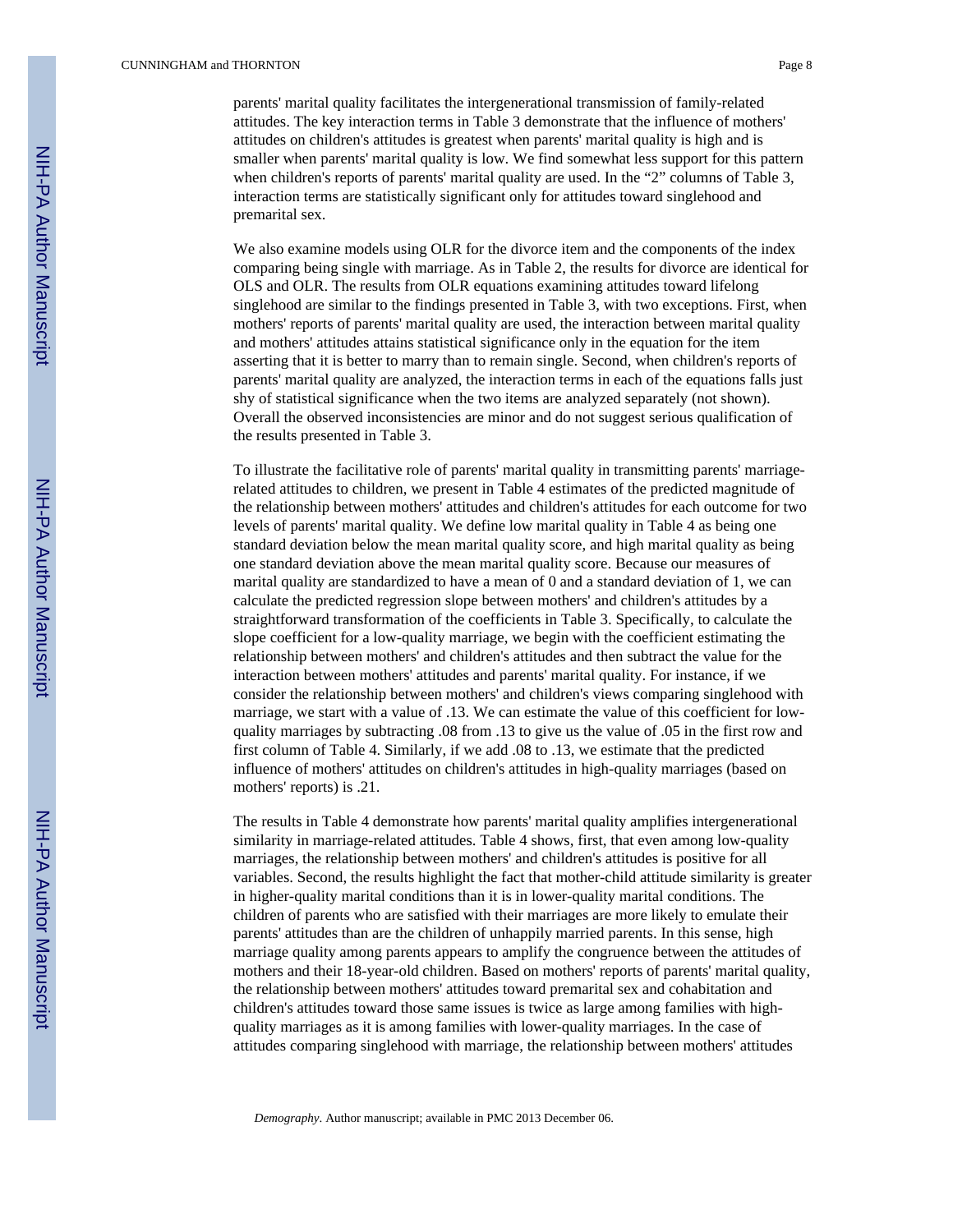and children's attitudes among families with high-quality marriages is four times as large as it is among families with low-quality marriages.

In combination, the results from our analyses suggest that the primary influence of marital quality as reported by mothers occurs by conditioning the intergenerational transmission of attitudes (for all cases but divorce). In contrast, children's reports of parents' marital quality operate both as a main and facilitative factor, depending on the outcome. When children's reports of parents' marital quality are used, there are statistically significant main and interactive effects on children's attitudes toward premarital sex. Only the main effect is significant for divorce attitudes, however, and only the interactive effect is significant for attitudes comparing marriage with being single.

## **CONCLUSIONS**

The analyses we have presented offer several contributions to the understanding of the way that marital dynamics are related to attitudes toward an array of behaviors that challenge historical definitions of marriage. Data gathered from two generations enabled us to address several underexplored questions about the relationship between parents' marital quality and children's attitudes toward divorce, cohabitation, premarital sex, and lifelong singlehood. Our results suggest only moderate support for the hypothesis that parents' marital quality is related to adult children's attitudes toward marriage-related issues. We found greater evidence, however, that parents' marital quality facilitates the intergenerational transmission of attitudes. Parent-child attitude similarity is highest among families in which the parents have a relatively positive relationship.

In the past, marriage was arguably the central organizing relationship in people's lives and constituted the most important marker of adulthood. Marriage served as the legitimizing context for sex, childbearing, and coresidence with a sexual partner and was expected to last until death. Even though contemporary marriage is much less loosely associated with these behaviors, our research suggests that children's experiences of their parents' marriages shape their ideas about the package of behaviors that have historically defined marriage. Our findings show that children who reported that their parents were happily married were less likely to endorse sex before marriage or divorce as acceptable decisions than were the children of less happily married parents. Although these results were present only when the children's reports of parents' marital quality were used as the independent variable, they suggest that children were more likely to accept the historical parameters of marriage if they perceived their parents' marriage to be generally positive.

Our main interest in these analyses was in the primary socialization that occurs as children observe their parents' marriages while residing in the parental home. For this reason, we restricted the analysis to the 18-year-old children. In supplementary analyses, however, we examined the extent to which parents' marital quality when the children were 18 years old was related to changes in the children's marriage-related attitudes over the ensuing 13 years. We found very little evidence that parents' marital quality influences change in children's attitudes after age 18 (not shown). Further, restricting our analyses to 18-year-old children implies that our findings rely on data measured more than two decades ago, in 1980. Although it is likely that both the quality of marriages and attitudes toward family issues have changed since 1980, we see little reason to expect that the relationship between these two sets of factors has been substantially altered over the ensuing decades. Our primary arguments are based on the nature of relationship dynamics within families, and we are not aware of existing evidence that suggests fundamental changes in the intergenerational processes at work.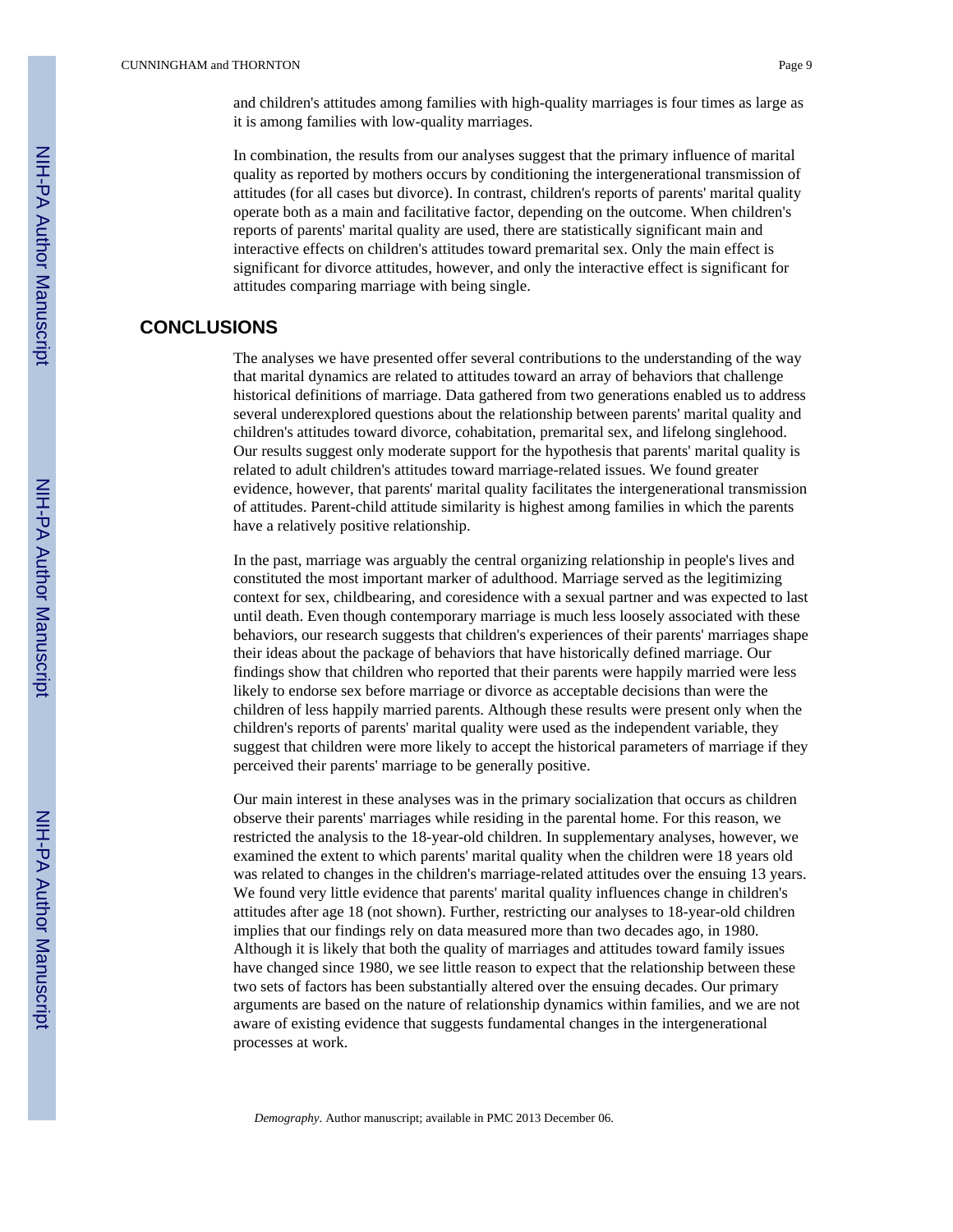The most important contribution of our analysis is the identification of the facilitative role that parents' marital quality plays in the intergenerational transmission of attitudes. We found that the magnitude of the relationship between mothers' and children's attitudes toward cohabitation, premarital sex, and lifelong singlehood was greater when parents' marital quality was high and smaller when parents' marital quality was low. Our results suggest that parents' who are satisfied with their marriages are more attractive models for children and that children are more likely to emulate the family-related ideas of happily married parents than of less happily married parents. Future research might explore the extent to which intergenerational attitude congruency in other substantive domains is moderated by parents' marital quality.

Our findings regarding both main and interactive effects of parents' marital quality on children's attitudes varied according to whether the source of reporting on parents' marital quality was the mother or the child. This variation suggests that the study of children's reports of parents' marital quality might provide an interesting contribution to the research on trends in marital quality over time. Specifically, the analysis of data with multiple waves of children's reports of their parents' marital quality might be able to assess whether children's accounts verify or contradict observed declines in marital quality across cohorts or across the life course. Such an analysis could provide insight into the extent to which marital quality is declining because of increases in married adults' expectations about marriage or as a result of decreases in the tangible benefits of marriage and the actual quality of marital relationships.

Our research into the intergenerational consequences of parents' marital quality also has implications for future changes in attitudes toward marriage and marriage alternatives. The decline in marital quality across cohorts may contribute to increasing support among children for alternatives to marriage, such as cohabitation and lifelong singlehood. Our study shows how support for behaviors such as cohabitation and lifelong singlehood may increase over time, even among children whose parents are continuously married. Combined with increasing rates of cohabitation and delays in marriage, few forces appear likely to slow the acceptance of marriage alternatives. Finally, our findings suggest that declines in marital quality over time may also reduce intergenerational similarity in attitudes in the future. Trends in parent-child attitudinal continuity have not been extensively studied, and additional research is needed to investigate the extent and consequences of declining attitude similarity across generations.

## **Appendix**

#### **Appendix A**

Text of Marriage-Related Attitude Measures, IPSPC, 1962–1980<sup>a</sup>

| Being Single Versus Married                                                                                                       |
|-----------------------------------------------------------------------------------------------------------------------------------|
| Married people are usually happier than those who go through life without getting married. <sup><math>\bar{f}</math></sup>        |
| It's better for a person to get married than to go through life being single. <sup><math>\vec{f}</math></sup>                     |
| Divorce                                                                                                                           |
| When there are children in the family, parents should stay together even if they don't get along. <sup><math>\dot{t}</math></sup> |
| Cohabitation                                                                                                                      |
| It's alright for a couple to live together without planning to get married.                                                       |
| A young couple should not live together unless they are married. <sup><math>\bar{f}</math></sup>                                  |
| Premarital Sex                                                                                                                    |
| Premarital sex is alright for a young couple planning to get married.                                                             |
|                                                                                                                                   |
|                                                                                                                                   |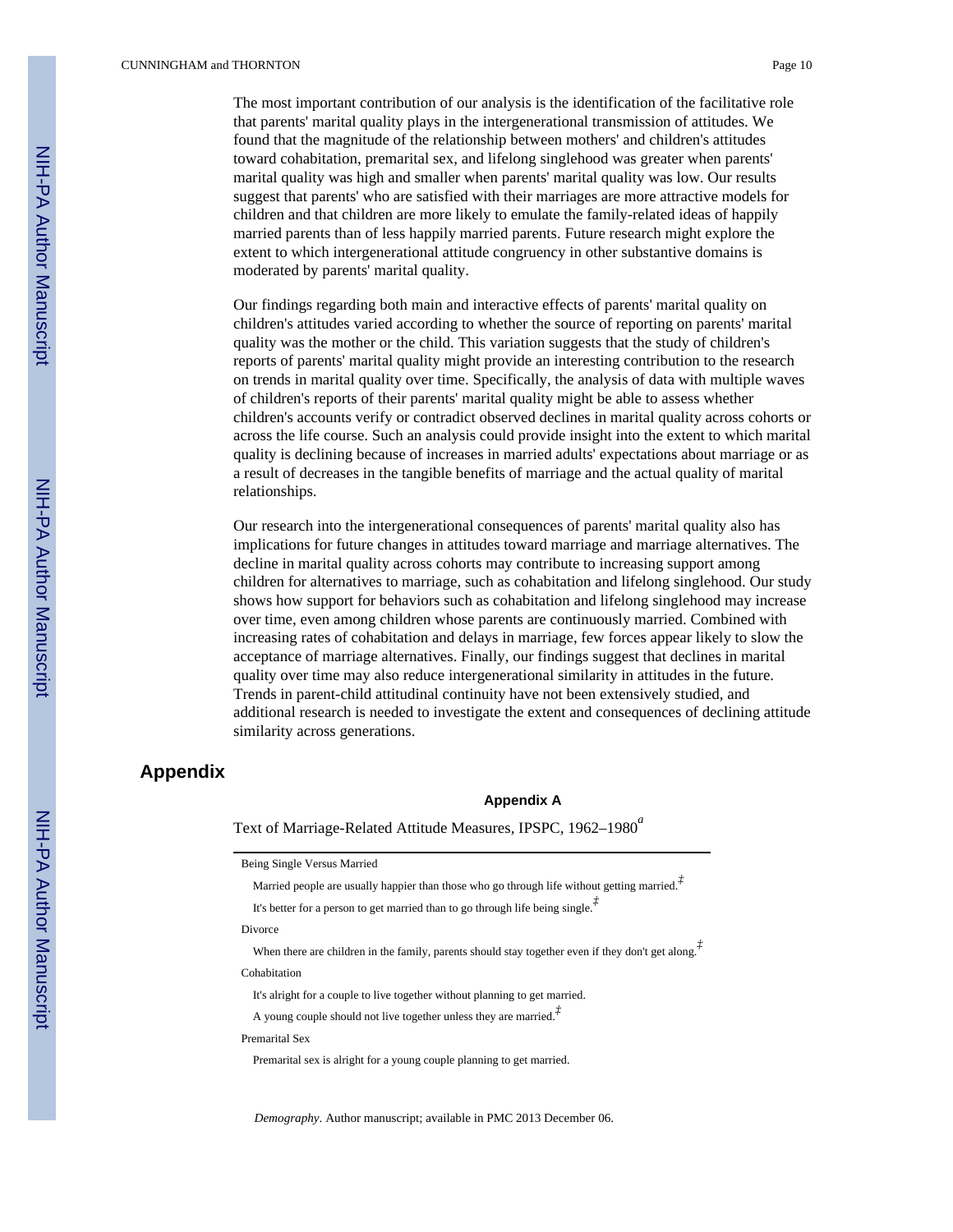### Young people should not have sex before marriage.*‡*

*Notes:* Indices are created by taking the average score of the items for each time point. Items are coded so that a high score indicates greater support for the behavior.

a<br>Possible responses are "strongly disagree," "disagree," "don't know," "agree," and "strongly agree."

*‡* Indicates reverse-coded items.

#### **Appendix B**

Text of Parents' Marital Quality Measures, IPSPC, 1962–1980

#### Mother's Report

How well do you think your husband understands you-your feelings, your likes and dislikes, and any problems you may have?<sup>*p*</sup>

And how well do you think you understand your husband?*a‡*

 Generally speaking, would you say that the time you spend together with your husband is extremely enjoyable, very enjoyable, enjoyable, or not too enjoyable?*‡*

Taking things all together, how would you describe your marriage?*b‡*

 Even happily married couples sometimes have problems getting along with each other. Would you say that this happens with you often, sometimes, hardly ever, or never?

#### Child's Report

Taking things all together, how would you describe your parent's marriage?*b‡*

 Even happily married couples sometimes have problems getting along with each other. How often does this happen with your parents?<sup>*p*</sup>

*Notes:* The indices are created by taking the average score of the items for each time point. Items are coded so that a high score indicates higher marital quality.

*a*<br>
Possible responses are "very well," "fairly well," "not very well," and "not well at all."

*b* Possible responses are "very happy," "a little happier than average," "just about average," and "not too happy."

*c* Possible responses are "often," "sometimes," "hardly ever," and "never."

*‡* Indicates reverse-coded items.

## **REFERENCES**

- Aiken, LS.; West, SG. Multiple Regression: Testing and Interpreting Interactions. Sage; Newbury Park, CA: 1991.
- Amato PR, Booth A. The Consequences of Divorce for Attitudes Toward Divorce and Gender Roles. Journal of Family Issues. 1991a; 12:306–22.
- Amato PR, Booth A. Consequences of Parental Divorce and Marital Unhappiness for Adult Wellbeing. Social Forces. 1991b; 69:895–914.
- Amato PR, Booth A. Changes in Gender Role Attitudes and Perceived Marital Quality. American Sociological Review. 1995; 60:58–66.
- Amato PR, Rogers SJ. A Longitudinal Study of Marital Problems and Subsequent Divorce. Journal of Marriage and the Family. 1997; 59:612–24.
- Axinn WG, Thornton A. The Relationship Between Cohabitation and Divorce: Selectivity or Causal Influence. Demography. 1992; 29:357–74. [PubMed: 1426434]
- Axinn WG, Thornton A. Mothers, Children, and Cohabitation: The Intergenerational Effects of Attitudes and Behavior. American Sociological Review. 1993; 58:233–46.
- Axinn WG, Thornton A. The Influence of Parents' Marital Dissolutions on Children's Attitudes Toward Family Formation. Demography. 1996; 33:66–81. [PubMed: 8690141]
- Axinn, WG.; Thornton, A. The Transformation in the Meaning of Marriage. In: Waite, L.; Bachrach, C.; Hindin, M.; Thomson, E.; Thornton, A., editors. Ties that Bind: Perspectives on Marriage and Cohabitation. Aldine de Gruyter; New York: 2000. p. 147-65.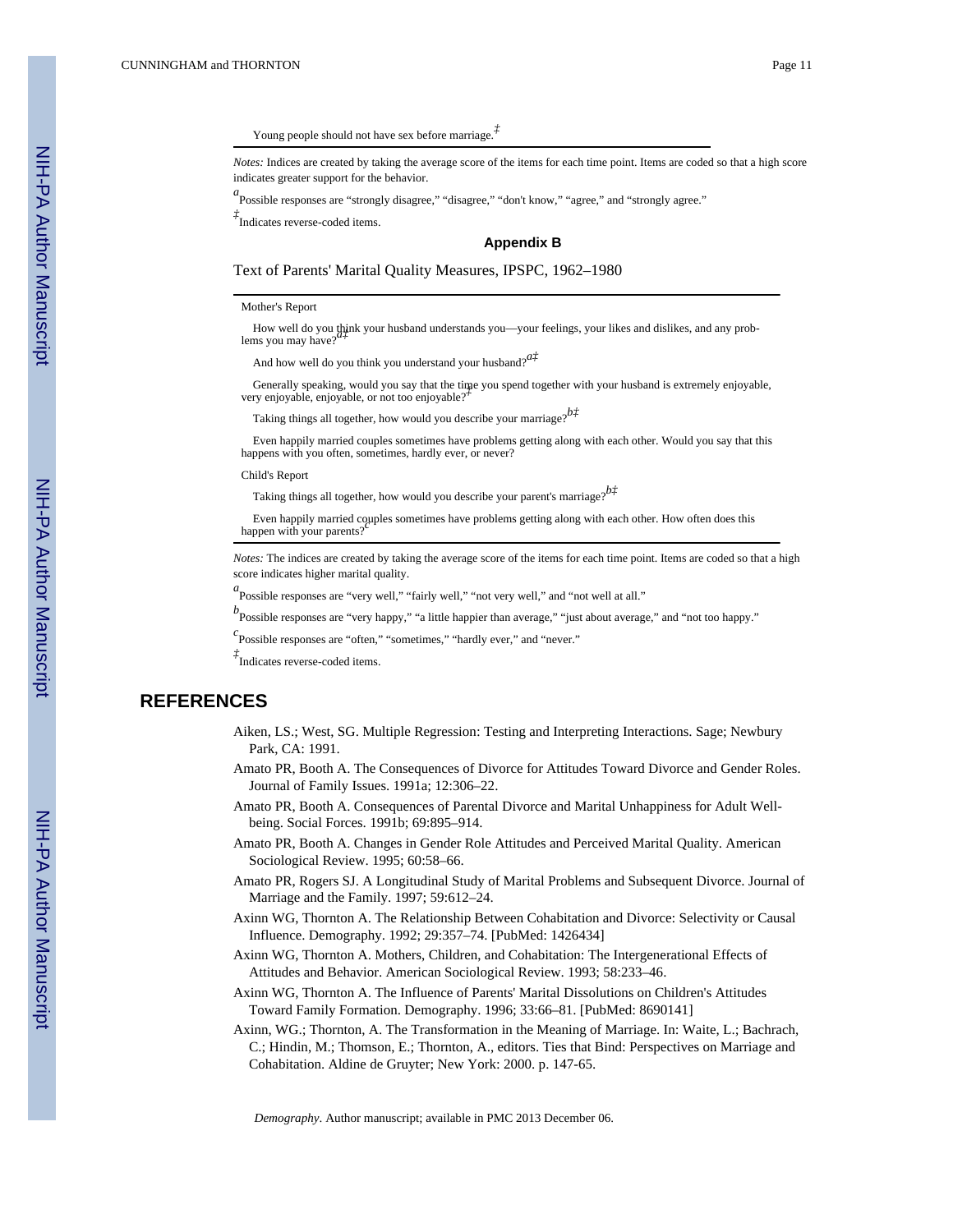- Bumpass, L. Family-Related Attitudes, Couple Relationships and Union Stability. In: Lesthhaeghe, R., editor. Meaning and Choice: Value Orientations and Life Course Decisions. NIDI/CBGS; The Hague: 2002. p. 161-83.
- Campbell, EQ. Adolescent Socialization. In: Goslin, DA., editor. Handbook of Socialization Theory and Research. Rand McNally; Chicago: 1969. p. 821-59.
- Cherlin AJ. The Deinstitutionalization of American Marriage. Journal of Marriage and Family. 2004; 66:848–61.
- Gecas V, Seff MA. Families and Adolescents: A Review of the 1980s. Journal of Marriage and the Family. 1990; 47:905–12.
- Gillis, JR. For Better, for Worse: British Marriages, 1600 to the Present. Oxford University Press; New York: 1985.
- Glass J, Bengtson VL, Dunham CC. Attitude Similarity in Three-Generation Families: Socialization, Status Inheritance, or Reciprocal Influence? American Sociological Review. 1986; 51:685–98.
- Hanawalt, BA. The Ties That Bound: Peasant Families in Medieval England. Oxford University Press; New York: 1986.
- Kapinus CA. The Effect of Parents' Attitudes Toward Divorce on Offspring's Attitudes: Gender and Parental Divorce as Mediating Factors. Journal of Family Issues. 2004; 25:112–35.
- Laslett, P. The World We Have Lost: England Before the Industrial Age. 3rd ed. Scribner's; New York: 1984/1965.
- Macfarlane, A. Marriage and Love in England: Modes of Reproduction, 1300–1840. Blackwell; Oxford: 1986.
- Moen P, Erickson MA, Dempster-McClain D. Their Mothers' Daughters? The Inter-generational Transmission of Gender Attitudes in a World of Changing Roles. Journal of Marriage and the Family. 1995; 59:281–93.
- Moore KA, Peterson JL, Furstenburg FF. Parental Attitudes and Early Sexual Activity. Journal of Marriage and the Family. 1986; 48:777–82.
- Peterson, GW.; Rollins, BC. Parent-Child Socialization. In: Sussman, MB.; Steinmetz, SK., editors. Handbook of Marriage and the Family. Plenum; New York: 1987. p. 471-507.
- Rogers SJ, Amato PR. Is Marital Quality Declining? The Evidence From Two Generations. Social Forces. 1997; 75:1089–100.
- Rogers SJ, Amato PR. Have Changes in Gender Relations Affected Marital Quality? Social Forces. 2000; 79:731–53.
- Thornton, A.; Axinn, WG.; Xie, Y. Marriage and Cohabitation. University of Chicago Press; Chicago: Forthcoming.
- Thornton A, Young-DeMarco L. Four Decades of Trends in Attitudes Toward Family Issues in the United States: The 1960s Through the 1990s. Journal of Marriage and Family. 2001; 63:1009–37.
- Umberson D, Williams K, Powers DA, Chen MD, Campbell AM. As Good as It Gets? A Life Course Perspective on Marital Quality. Social Forces. 2005; 84:493–511.
- VanLaningham J, Johnson DR, Amato PR. Marital Happiness, Marital Duration, and the U-Shaped Curve: Evidence From a Five-Wave Panel Study. Social Forces. 2001; 78:1313–41.
- Waite L. Does Marriage Matter? Demography. 1995; 32:483–507. [PubMed: 8925942]
- Waite, L.; Gallagher, M. The Case for Marriage: Why Married People Are Happier, Healthier, and Better Off Financially. Doubleday; New York: 2000.
- Weinstein M, Thornton A. Mother-Child Relations and Adolescent Sexual Attitudes and Behavior. Demography. 1989; 26:563–77. [PubMed: 2583317]
- Wickrama KAS, Lorenz FO, Conger RD, Elder GH. Marital Quality and Physical Illness: A Latent Growth Curve Analysis. Journal of Marriage and the Family. 1997; 59:143–55.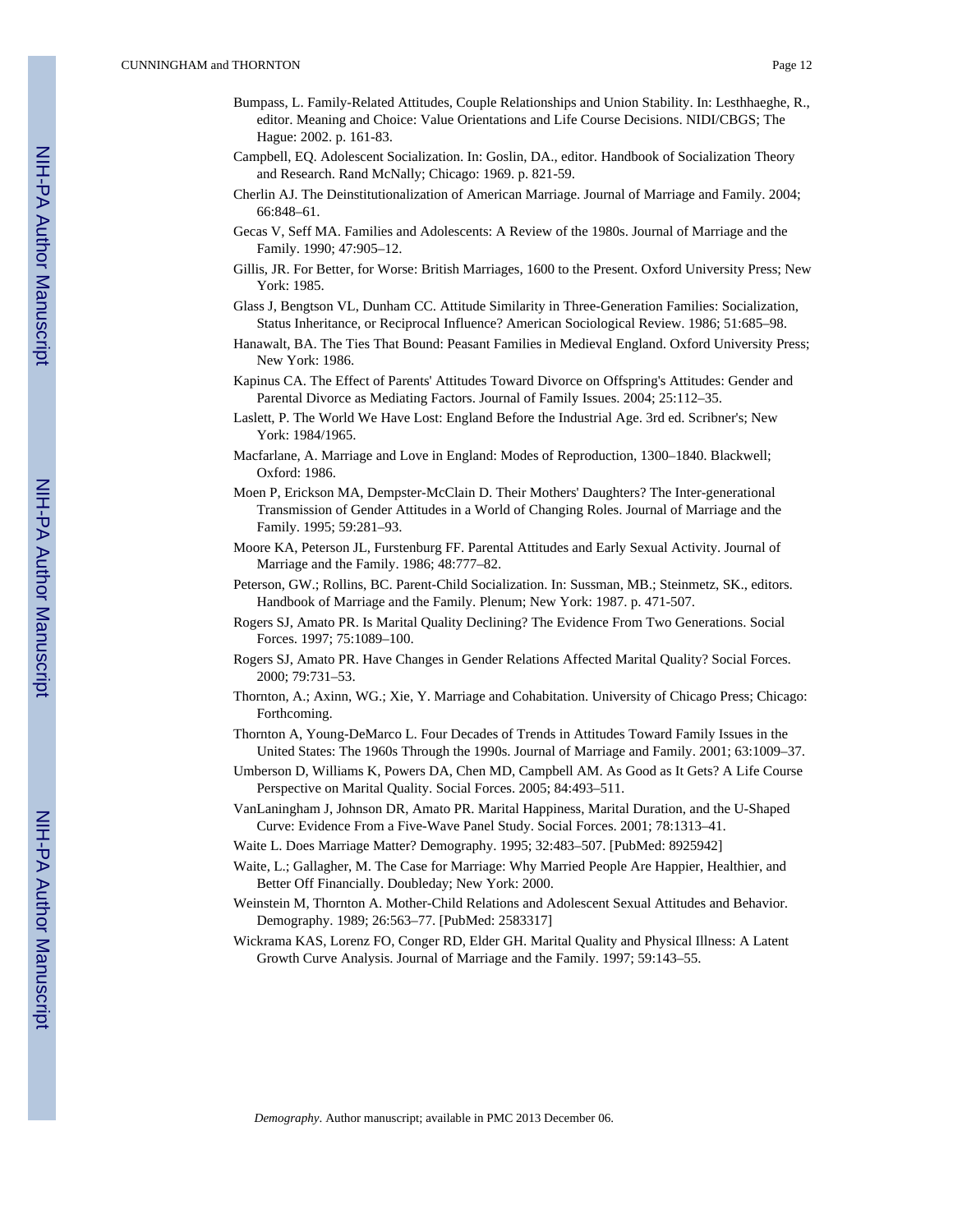Descriptive Statistics for All Variables, IPSPC, 1962–1980

| <b>Variable</b>                           | <b>Age of Child When Measured</b> | Mean  | SD.  | <b>Proportion</b> |
|-------------------------------------------|-----------------------------------|-------|------|-------------------|
| <b>Child Characteristics</b>              |                                   |       |      |                   |
| Singlehood versus marriage attitude index | 18                                | 3.07  | 0.98 |                   |
| Divorce attitude                          | 18                                | 3.79  | 0.96 |                   |
| Cohabitation attitude index               | 18                                | 3.11  | 1.20 |                   |
| Premarital sex attitude index             | 18                                | 3.46  | 1.09 |                   |
| Parents' marital quality index $^a$       | 18                                | 2.69  | 0.75 |                   |
| Female                                    | 18                                |       |      | .50               |
| <b>Parent Characteristics</b>             |                                   |       |      |                   |
| Singlehood versus marriage attitude index | 18                                | 3.02  | 0.89 |                   |
| Divorce attitude                          | 18                                | 3.79  | 0.96 |                   |
| Cohabitation attitude index               | 18                                | 2.22  | 0.96 |                   |
| Premarital sex attitude index             | 18                                | 2.52  | 1.00 |                   |
| Mother's marital quality index            | 18                                | 2.98  | 0.58 |                   |
| Average education of spouses (years)      | 1                                 | 12.34 | 1.89 |                   |
| Catholic                                  | 1                                 |       |      | .54               |
| <b>Fundamentalist Protestant</b>          | 1                                 |       |      | .11               |
| Jewish/Other or no religious affiliation  | 1                                 |       |      | .03               |
| Mother's age at marriage                  | 1                                 | 20.63 | 3.14 |                   |
| Mother pregnant before marriage           | 1                                 |       |      | .19               |
| Attendance at religious services          | 18                                | 3.82  | 1.54 |                   |
| Mother divorced and remarried             | $1 - 18$                          |       |      | .09               |

*Note: n* = 755.

 $a_n = 681$ .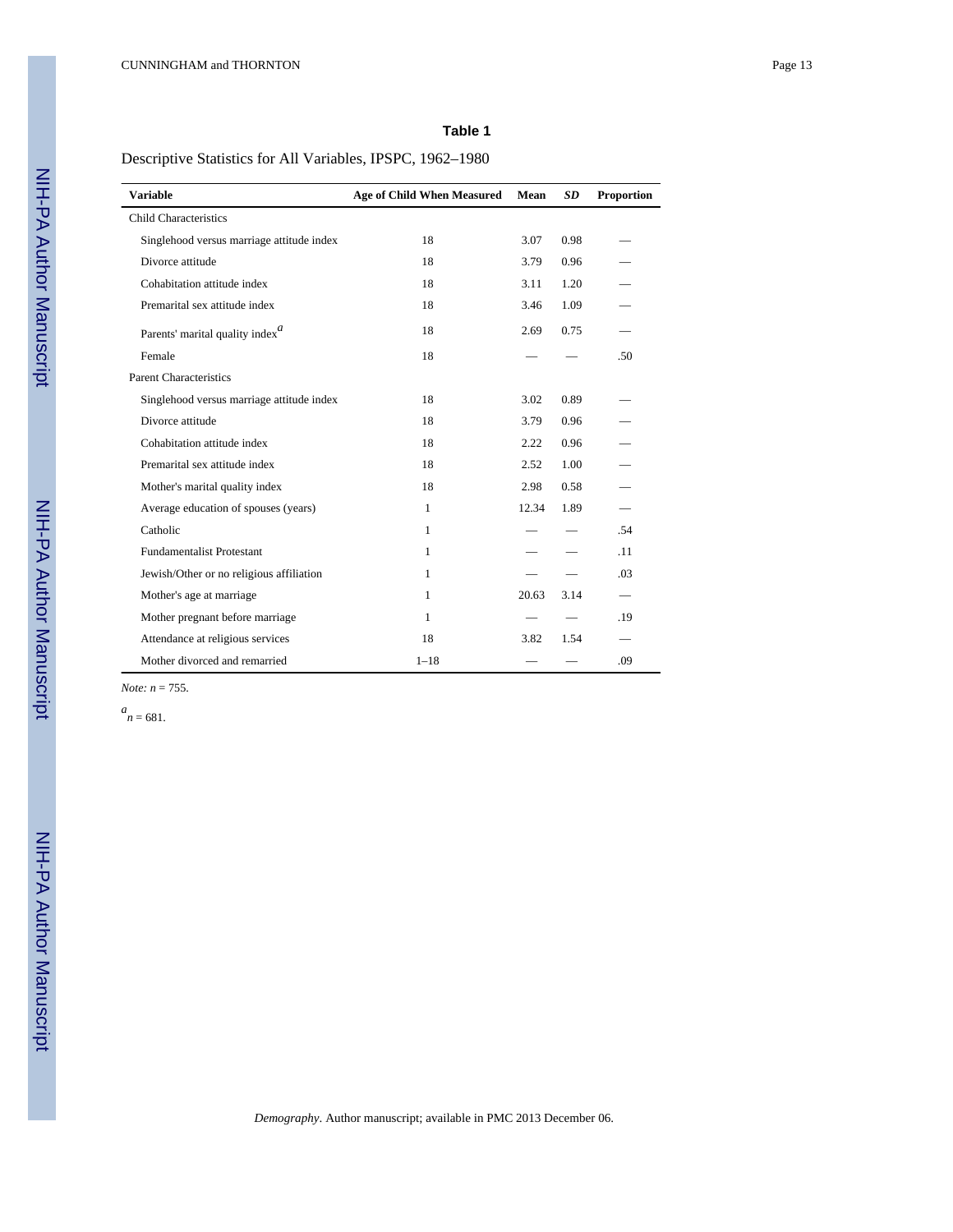Unstandardized Coefficients From Regression of Children's Family Attitudes at Age 18 on Mothers' and Children's Reports of Parents' Marital Quality and Mothers' Attitudes, IPSPC, 1962–1980

|                                               |               | <b>Being Single Versus</b><br><b>Married</b> | <b>Divorce</b> |                  | <b>Cohabitation</b> |                | <b>Premarital Sex</b> |                    |
|-----------------------------------------------|---------------|----------------------------------------------|----------------|------------------|---------------------|----------------|-----------------------|--------------------|
| <b>Independent Variable</b>                   | 1             | 2                                            | $\mathbf{1}$   | $\overline{2}$   | $\mathbf{1}$        | $\overline{2}$ | 1                     | 2                  |
| Marital Quality                               |               |                                              |                |                  |                     |                |                       |                    |
| Mother's report of<br>marital quality         | .05(.04)      |                                              | .01(.04)       |                  | .01(.03)            |                | .01(.04)              |                    |
| Child's report of<br>parents' marital quality |               | .04(.04)                                     |                | $-.10^{**}(.04)$ |                     | $-.04(.04)$    |                       | $-.10***$<br>(.04) |
| Mother's Attitude                             |               |                                              |                |                  |                     |                |                       |                    |
| Mother's attitude<br>(toward outcome)         | $.13***(.04)$ | $.13***(04)$                                 | $.17***$ (.04) | $.17***$ (.04)   | $.22$ *** (.04)     | $.25***$ (.04) | $.18***(04)$          | $.18***(.04)$      |
| Adjusted $R^2$                                | .03           | .03                                          | .13            | .11              | .18                 | .16            | .14                   | .15                |
| $\boldsymbol{n}$                              | 755           | 681                                          | 755            | 681              | 755                 | 681            | 755                   | 681                |

*Notes:* Standard errors are in parentheses. Columns labeled "1" assess the influence of mothers' reports of parents' marital quality; columns labeled "2" assess the influence of children's reports. All models control for parents' average education, mother's religious affiliation (Catholic, Fundamentalist Protestant, and other religious affiliation), mothet's attendance at religious services, mother's age at marriage, mother's premarital pregnancy, and child's gender. Models in the column "1" equations also control for mother's divorce and remarriage between 1962 and 1980.

*\*\**  $p < .01;$ 

*\*\*\* p* < .001 (one-tailed tests)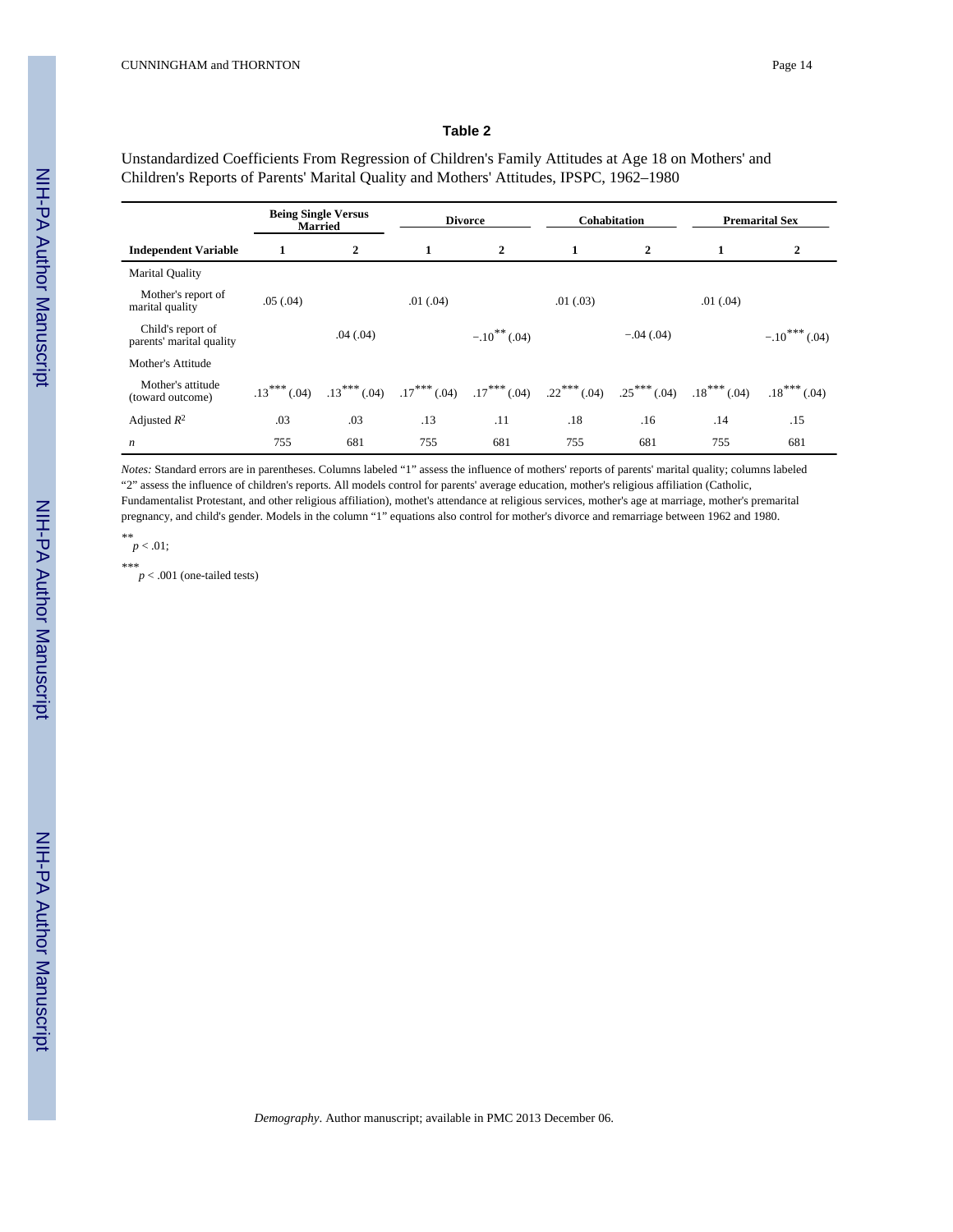Unstandardized Coefficients From Regression of Children's Family Attitudes at Age 18 on Mothers' and Children's Reports of Parents' Marital Quality and Interaction of Mothers' Family Attitudes and Marital Quality, IPSPC, 1962–1980

|                                                                             |                  | <b>Being Single Versus</b><br><b>Married</b> | <b>Divorce</b><br>Cohabitation |                                                             | <b>Premarital Sex</b> |                |                  |                 |
|-----------------------------------------------------------------------------|------------------|----------------------------------------------|--------------------------------|-------------------------------------------------------------|-----------------------|----------------|------------------|-----------------|
| <b>Independent Variable</b>                                                 | 1                | 2                                            | 1                              | $\boldsymbol{2}$                                            | 1                     | 2              | 1                | 2               |
| <b>Marital Quality</b>                                                      |                  |                                              |                                |                                                             |                       |                |                  |                 |
| Mother's report of<br>marital quality                                       | .04(.04)         |                                              | .01(.04)                       |                                                             | .01(.03)              |                | $[.004]$ $(.04)$ |                 |
| Child's report of<br>parents' marital quality                               |                  | .04(.04)                                     |                                | $-.09***(04)$                                               |                       | $-.03(.04)$    |                  | $-.10***$ (.04) |
| Mother's Attitude                                                           |                  |                                              |                                |                                                             |                       |                |                  |                 |
| Mother's attitude<br>(toward outcome)                                       | $.13***(.04)$    |                                              |                                | $.13***$ (.04) $.17***$ (.04) $.17***$ (.04) $.23***$ (.04) |                       | $.25***(0.04)$ | $.18***$ (.04)   | $.19***(.04)$   |
| <b>Interaction of Marital</b><br>Quality and Mother's<br>Attitude           |                  |                                              |                                |                                                             |                       |                |                  |                 |
| Mother's report of<br>marital quality $\times$<br>mother's attitude         | $.08***$ $(.04)$ |                                              | .03(0.03)                      |                                                             | $.07***$ $(.03)$      |                | $.06*(.03)$      |                 |
| Child's report of<br>parents' marital quality<br>$\times$ mother's attitude |                  | $.07^*$ (.04)                                |                                | .02(.03)                                                    |                       | .02(.04)       |                  | $.07^*$ (.04)   |
| Adjusted $R^2$                                                              | .04              | .04                                          | .13                            | .11                                                         | .18                   | .16            | .14              | .15             |
| n                                                                           | 755              | 681                                          | 755                            | 681                                                         | 755                   | 681            | 755              | 681             |

*Notes:* Standard errors are in parentheses. Columns labeled "1" assess the influence of mothers' reports of parents' marital quality; columns labeled "2" assess the influence of children's reports. All models control for parents' average education, mother's religious affiliation (Catholic, Fundamentalist Protestant, and other religious affiliation), mother's attendance at religious services, mother's age at marriage, mother's premarital pregnancy, and child's gender. Models in the column "1" equations also control for mother's divorce and remarriage between 1962 and 1980.

*\* p* < .05;

$$
\stackrel{**}{p} < .01;
$$

*\*\*\**  $p < .001$  (one-tailed tests)